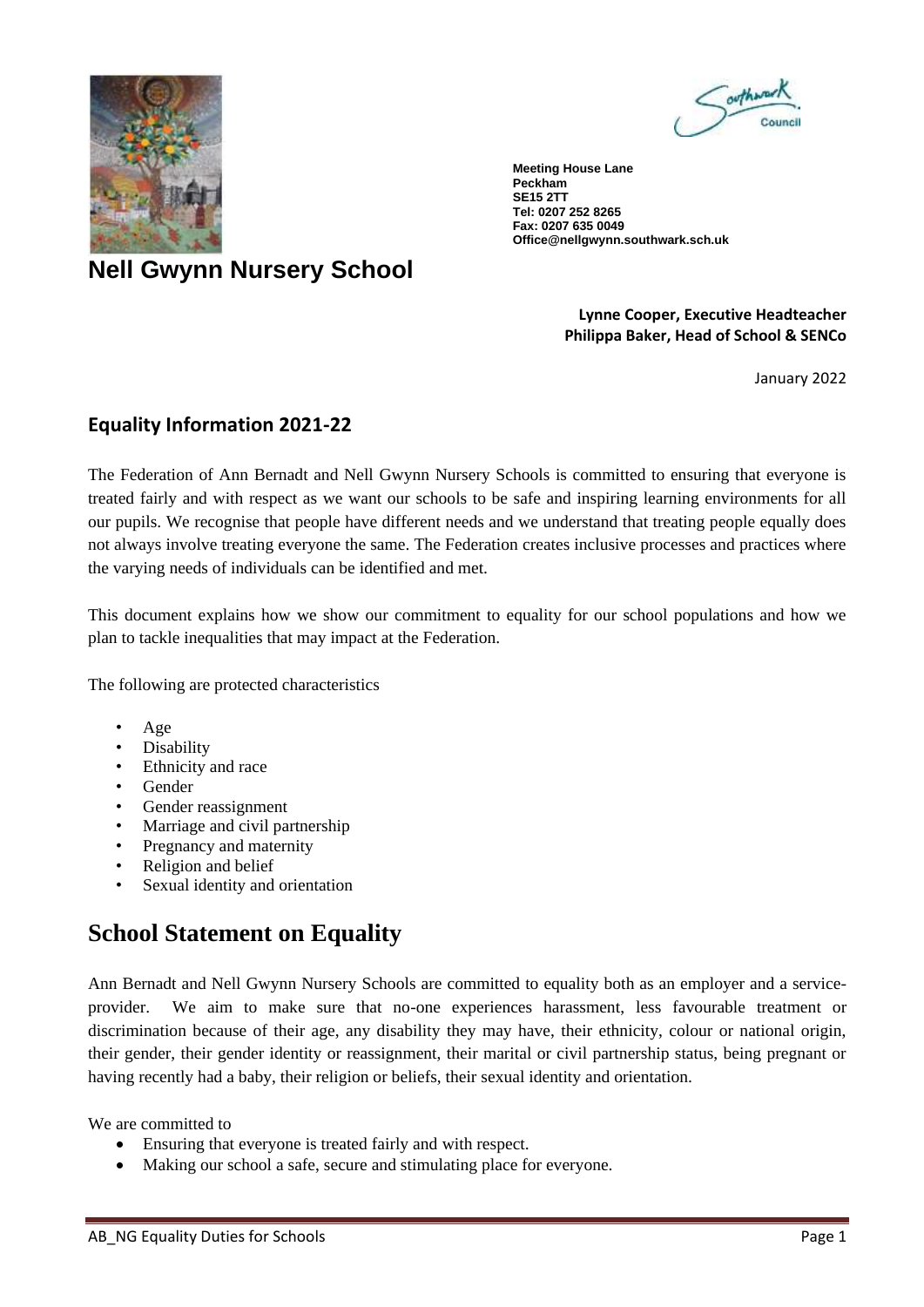- Consulting and involving people from different groups in our decisions, for example, through talking to pupils and parents/carers and through our School Forums.
- Recognising that people have different needs and that promoting equality will involve addressing those needs rather than treating everyone the same.

We welcome the emphasis in the Ofsted inspection framework on the requirement for leaders to promote equality of opportunity and diversity, resulting in a positive school culture, working together to prevent discriminatory behaviour.

We welcome our duty under the Equality Act 2010 which requires us to publish information that demonstrates that we have due regard for the need to:

- Eliminate unlawful discrimination, harassment, victimisation and any other conduct prohibited by the Equality Act 2010
- Advance equality of opportunity between people who share a protected characteristic and people who do not share it
- Foster good relations between people who share a protected characteristic and people who do not share it.

This statement meets our specific duty to publish information every year which sets out how we are doing this.

Please also see our Accessibility Plan. **Part 1: Information** 

Peckham is a very diverse community and this is reflected by the diversity of children who attend our nursery schools.

### **Pupil population as of: January 2022 - Ann Bernadt**

| <b>Pupil Numbers</b>                | <b>Gender</b>           | <b>SEND</b>             |
|-------------------------------------|-------------------------|-------------------------|
| 76                                  | Female 41 (53%) Male 35 | Female 18 Male 17 (46%) |
|                                     | (46%)                   |                         |
| <b>Ethnicity</b>                    | No.                     | $\frac{0}{0}$           |
| <b>Black African</b>                | 20                      | 26                      |
| <b>White British</b>                | 9                       | 11                      |
| <b>Black - Somali</b>               | 3                       | 3.95                    |
| <b>White Eastern European</b>       | 3                       | 3.95                    |
| <b>Bangladeshi</b>                  | 3                       | 3.95                    |
| <b>Latin/South/Central American</b> | 3                       | 3.95                    |
| <b>Black Caribbean</b>              | 3                       | 3.95                    |
| <b>Chinese</b>                      | 2                       | 2.63                    |
| <b>Black – Nigerian</b>             | $\overline{2}$          | 2.63                    |
| White & Black Caribbean             | $\overline{\mathbf{4}}$ | 5.26                    |
| <b>White Western European</b>       | 3                       | 3.95                    |
| <b>Any Other Ethnic Group</b>       |                         | 1.32                    |
| <b>Any Other Black Background</b>   | 6                       | 7.89                    |
| <b>Any Other Mixed</b>              | 10                      | 13.16                   |
| <b>Any Other Asian Background</b>   | 4                       | 5.26                    |

**Pupil Numbers - 76**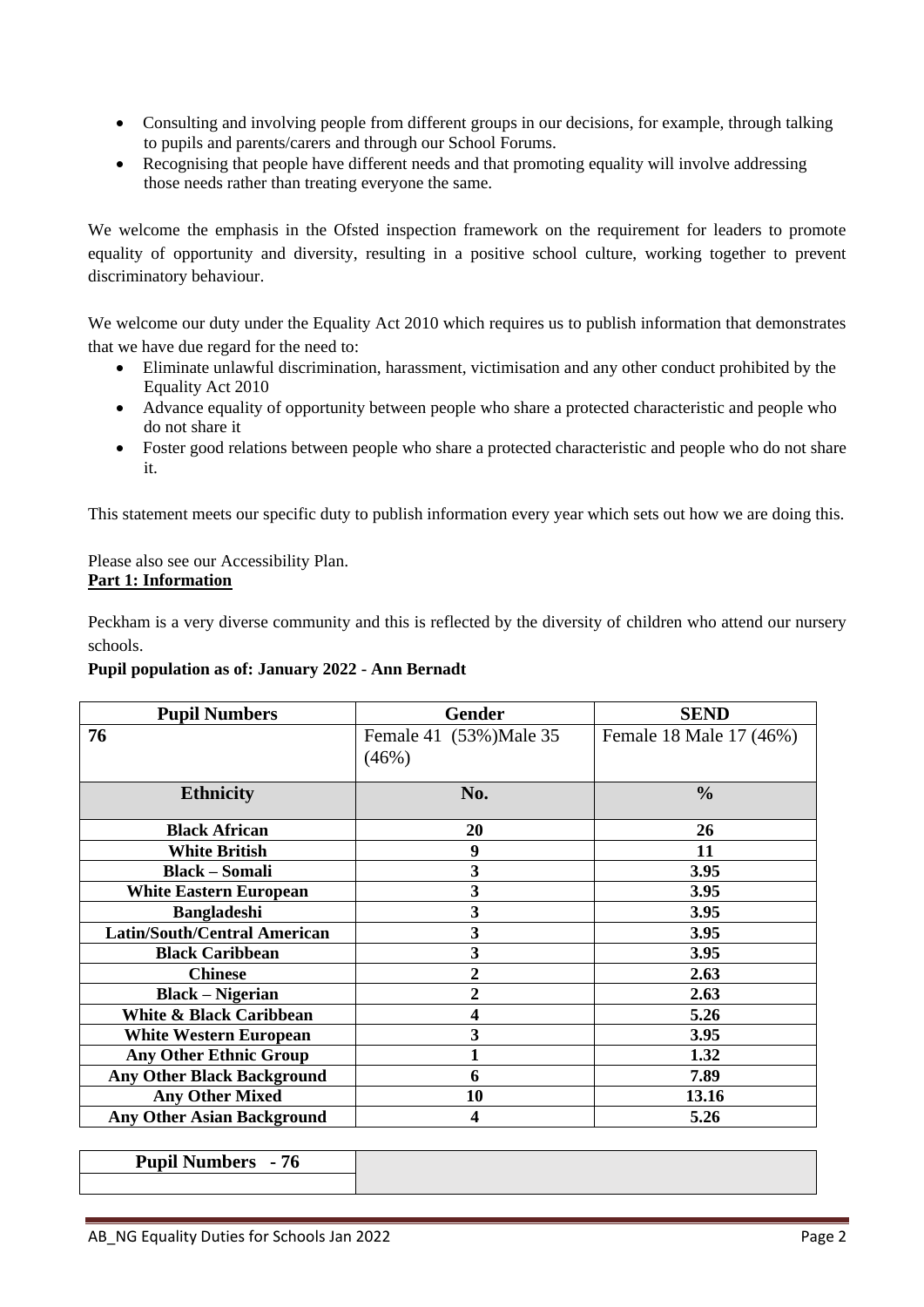| <b>Religion</b>                 | No. | $\frac{0}{0}$ |
|---------------------------------|-----|---------------|
|                                 |     |               |
| <b>Christian</b>                | 18  | 23.68         |
| <b>Muslim</b>                   |     | 22.37         |
| <b>Roman Catholic</b>           |     | 5.26          |
| <b>Buddhist</b>                 |     | 2.63          |
| <b>Other Religion</b>           |     | 1.32          |
| <b>No Religion</b>              | 13  | 17.11         |
| <b>Information Not Provided</b> |     | 27.63         |

At Ann Bernadt 39.47% of the children speak English as a second language with many at the early stages of English when they start Nursery. In January 2022, 60.53% of our children were registered as speaking English with many of these having parents who speak another language at home and often still need support in Nursery with English. There are 15 different languages spoken through the Nursery and 15 different ethnic groups represented, 11.84% of children are White British and 88.16% of children are from minority ethnic groups.

## **Anne Bernadt Cohort**

35 of the 76 on roll (46%) need additional support and are included on the SEND provision map

10 children (13%) have a diagnosis of autism

A further 13 children (17%) have suspected ASD/Social Communication Concerns)

5 children (7%) have an EHCP

1 child has an EHCP in process

5 children have a level 3 SENDIF (7%)

2 further children application for SENDIF in process

### **Pupil population as of January 2022 Nell Gwynn**

| <b>Pupil Numbers</b>                | <b>Gender</b>                             | <b>SEND</b>                            |
|-------------------------------------|-------------------------------------------|----------------------------------------|
| 121                                 | 67 (55%)<br>Female<br>Male<br>54<br>(44%) | Female 10 (8.26%)<br>Male 8 $(6.61\%)$ |
| <b>Ethnicity</b>                    | No.                                       | $\frac{0}{0}$                          |
| <b>Black African</b>                | 43                                        | 36                                     |
| <b>White British</b>                | $8\,$                                     | 7                                      |
| <b>White European</b>               | 3                                         | $\overline{2}$                         |
| <b>Black Caribbean</b>              | 15                                        | 12                                     |
| <b>Latin-American</b>               | 22                                        | 18                                     |
| Mix Black & White                   | 3                                         | $\overline{2}$                         |
| <b>Afghan</b>                       | $\overline{2}$                            | 1.6                                    |
| <b>Any other Black</b>              | 3                                         | 2                                      |
| Any other mix                       | 7                                         | 5.7                                    |
| Any other white                     | $\overline{4}$                            | 3.3                                    |
| <b>Indian</b>                       | $\overline{2}$                            | 1.6                                    |
| <b>Portuguese</b>                   |                                           | 0.8                                    |
| <b>Turkish</b>                      | $\overline{2}$                            | 1.6                                    |
| Any other ethnic group              | 3                                         | $\overline{2}$                         |
| Not specified<br><b>Bangladeshi</b> | 2                                         | 1.6                                    |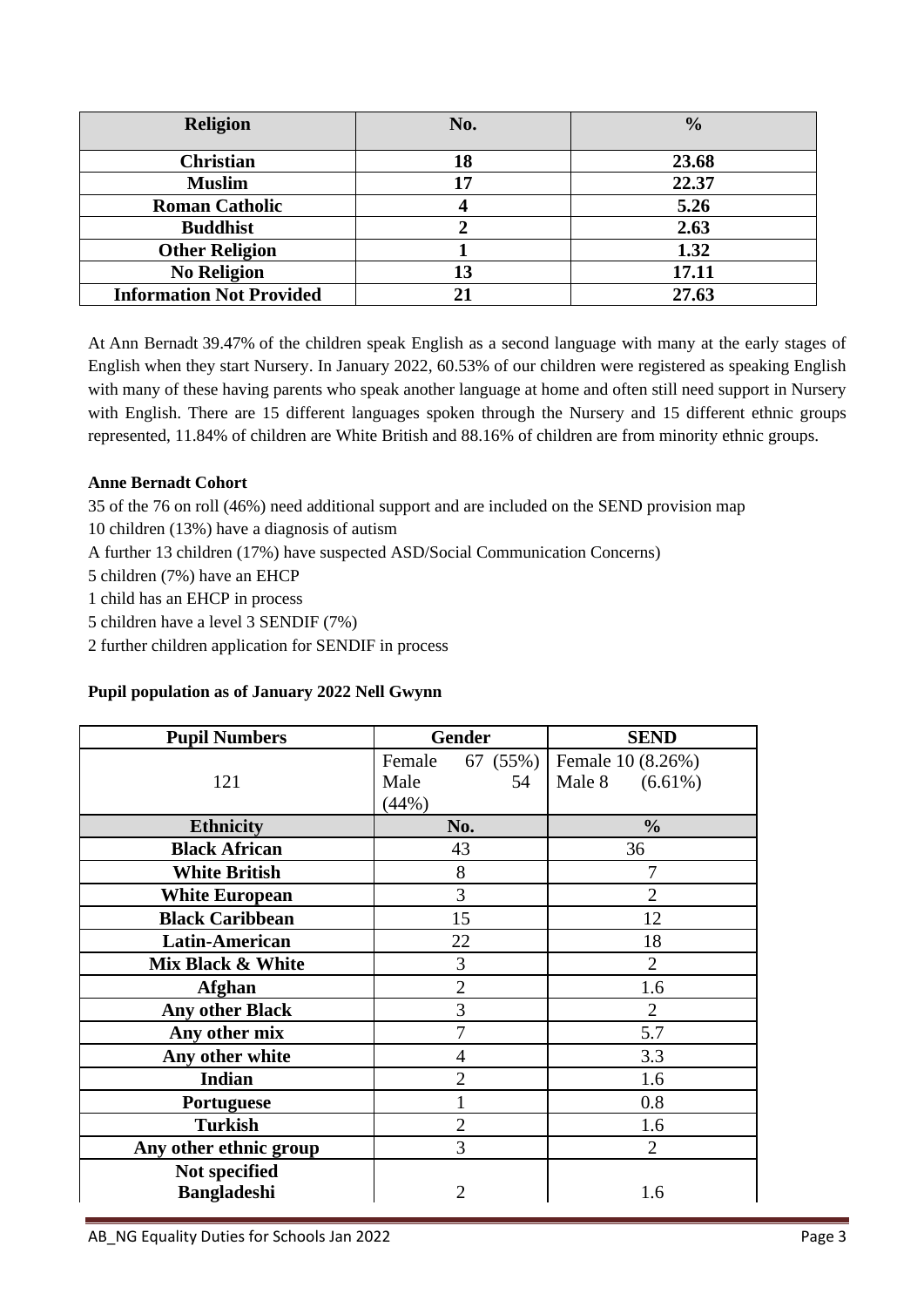| Any other Asian Background |  |  |
|----------------------------|--|--|
|----------------------------|--|--|

| Language spoken      | N of Pupils    | Percentage |
|----------------------|----------------|------------|
| Twi/Asante           |                | 0.8        |
| Amharic              | $\overline{2}$ | 1.6        |
| Arabic               | 5              | 4.5        |
| Bengali              |                | 0.8        |
| Chinese              |                | 0.8        |
| English              | 59             | 48.7       |
| French               | 3              | 2.4        |
| Fula/Fulfulde/Pulaar |                | 0.8        |
| Igbo                 |                | 0.8        |
| Italian              | $\overline{2}$ | 1.8        |
| Krio                 | $\overline{2}$ | 1.8        |
| Lingala              |                | 0.8        |
| Mongolian            |                | 0.8        |
| Pashto               | $\overline{2}$ | 1.6        |
| Polish               |                | 0.8        |
| Portuguese           | $\overline{2}$ | 1.6        |
| Somali               | $\overline{2}$ | 1.6        |
| Spanish              | 25             | 20.7       |
| Trigrinya            | $\overline{2}$ | 1.6        |
| Turkish              | 1              | 0.8        |
| Urdu                 | $\overline{2}$ | 1.6        |
| Yoruba               | $\overline{4}$ | 3.2        |
| Total languages 22   | 121            |            |

| <b>Pupil Numbers</b>            |     |               |
|---------------------------------|-----|---------------|
| 119                             |     |               |
| <b>Religion</b>                 | No. | $\frac{0}{0}$ |
| <b>Christian</b>                | 46  | 38.6%         |
| <b>Muslim</b>                   | 29  | 24.3%         |
| <b>Roman Catholic</b>           | 17  | 14.2%         |
| <b>Buddhist</b>                 |     | 0.8%          |
| <b>Other Religion</b>           | 0   | 0%            |
| <b>No Religion</b>              | 25  | 21%           |
| <b>Information Not Provided</b> |     | 0.8%          |

# **Nell Gwynn Cohort**

- 30 children (25%) on SEND Register in Nursery (subject to change)
- 15 children will depart to primary school in September 2022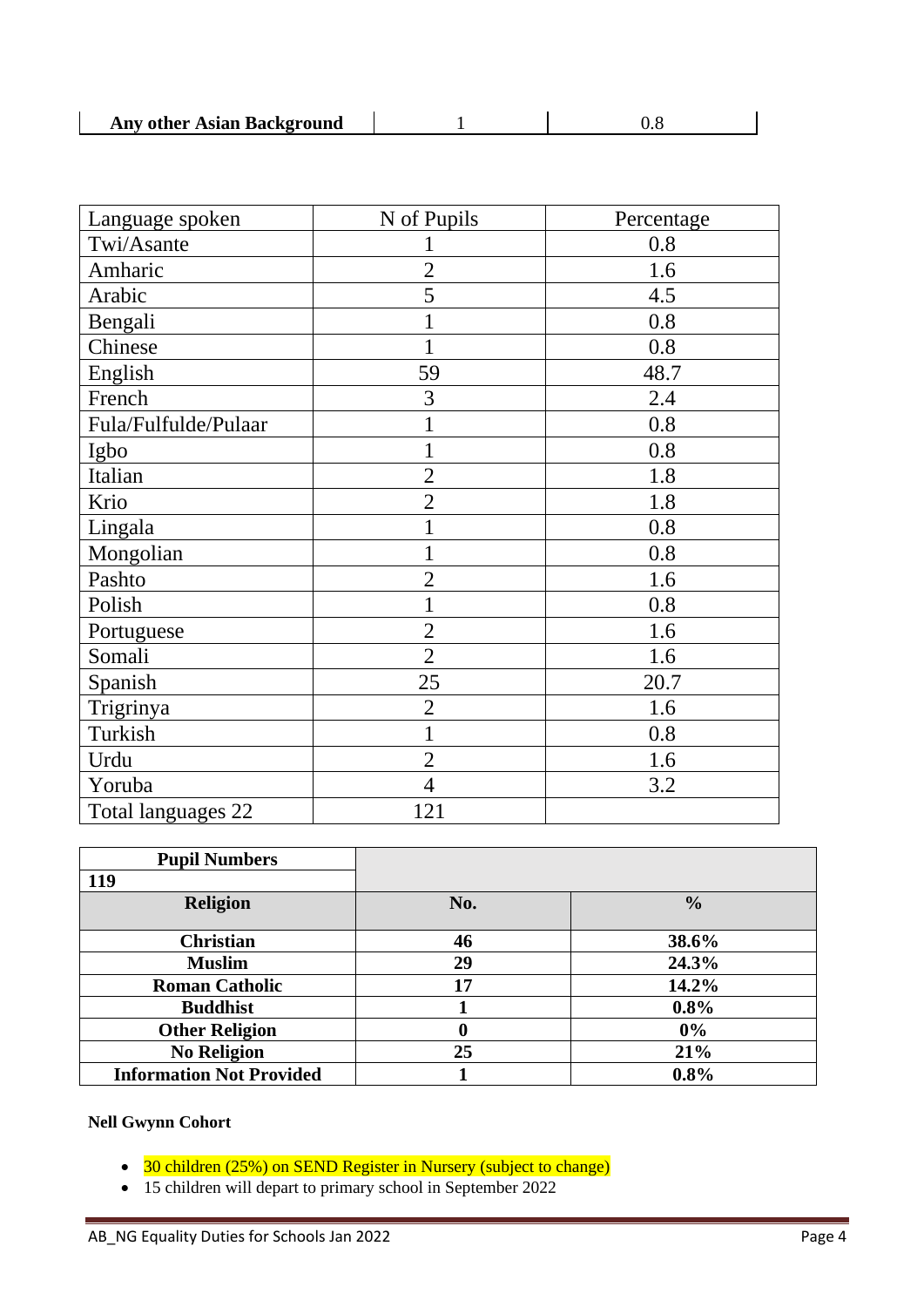- 11 children with speech and language concerns
- 3 children with Autism
- 15 children with social communication difficulties and possible ASD
- 1 child with Cerebral Palsy (four limb)

## **Summary of current EHC Plans and SENDIFs**

- 1 EHC Plan
- 1 EHC Plan (under assessment)
- $\bullet$  2 x SENDIF Level 3
- **Further action:**
- Reapply for 1 EHC Plan
- Between 10 & 11 Level 3 SENDIFs to apply for
- Possible 5 or 6 EHC Plans to apply for

### **Prejudice related incidents and bullying - None**

**Exclusions - None**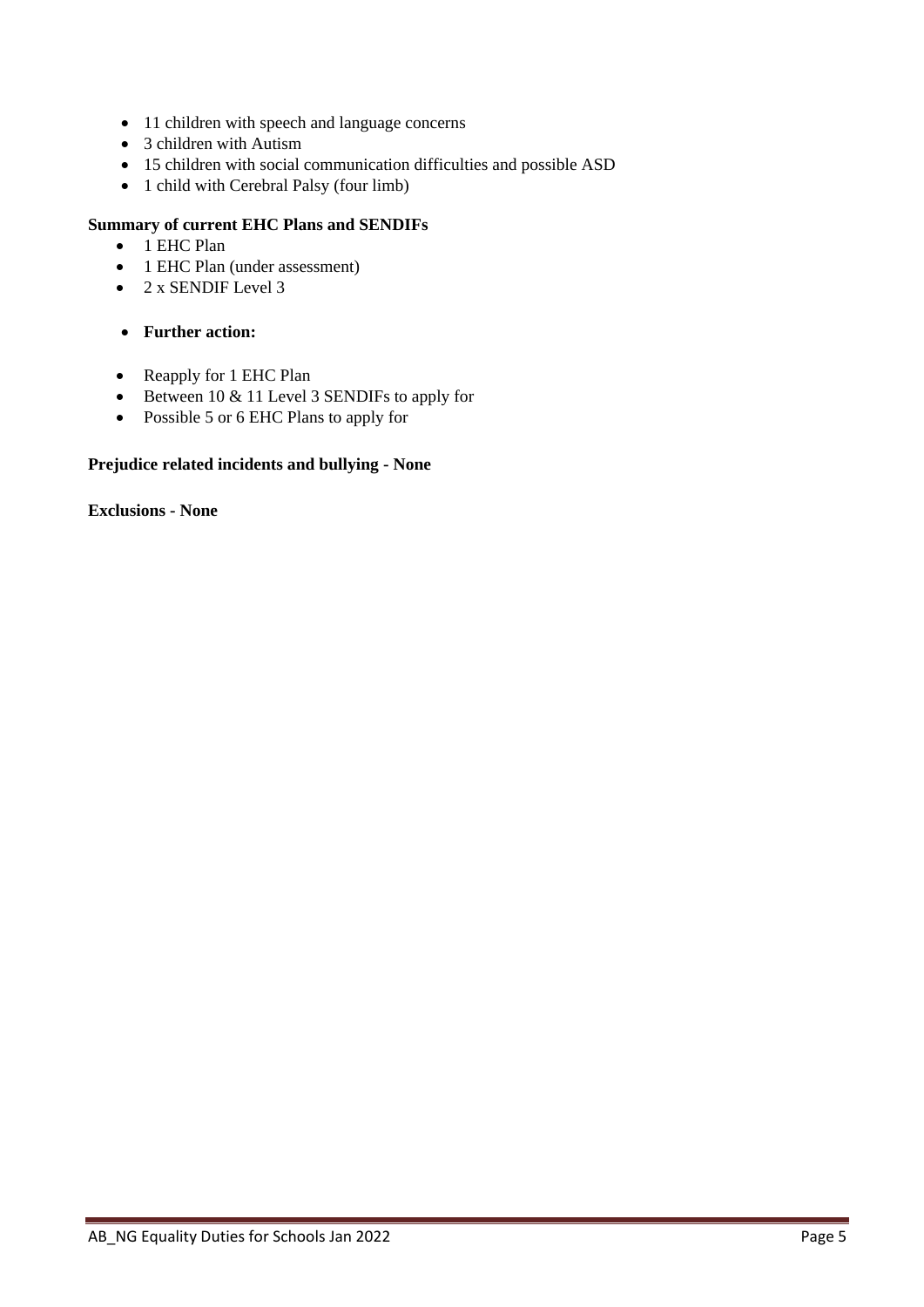## **Part 2: How we are meeting our equality duty to advancing equality, eliminate discrimination and foster good relationships**

The information and data provided shows that we give careful consideration to advancing equality in everything that we do and the steps we are taking to eliminate discrimination, harassment and victimisation and other conduct that is prohibited by the Equality Act 2010.

## **Record keeping and monitoring**

We keep an accurate record, when possible and appropriate, of the protected characteristics of our pupils and employees.

Policies which particularly contribute to the promotion of equality

Accessibility Policy Behaviour Regulation Policy Special Educational Needs Information Statement Complaints Procedure - sets out how we deal with complaints relating to our school. Staff discipline and grievance ICT & Online-safety Policy Teaching and Learning Policy

## **Training**

### **Ann Bernadt 2021/22**

- Training on changes to EYFS and introduction of Birth to Five Matters (teaching staff)
- PM: Safeguarding Training delivered by David Powell on latest updates (all staff)
- Both heads of schools met with Early Years Advisor to consider how the changes to the framework will impact applying for SEND funding.
- HOS- attended an Early Help training day- learning how the service has changed and is developing. Including a talk from Mr B on supporting families with ASD
- Staff meeting on the new framework and the detailed observation format
- Staff meeting around SEND children and timetabling Sensory room visits
- Staff meeting reviewing new EHCP Plans
- $\bullet$  19<sup>th</sup> October- Some staff marched to parliament to request funding for future of Nursery Schools.
- Both heads of school meet with Post Graduate student over zoom to discuss gender equality project.
- 23<sup>rd</sup> November- Staff meeting reviewing the behaviour regulation policy
- 24<sup>th</sup> November-EP student is coming with observe one typically developing child for an hour every Wednesday for 10 weeks. Mentoring support from HOS
- $\bullet$  30<sup>th</sup> November- Meg from the ASD team led a discussion around supporting children with ASD.

### **Nell Gwynn 2021/22**

- Training on changes to EYFS and introduction of Birth to Five Matters (teaching staff)
- PM: Safeguarding Training delivered by David Powell on latest updates (all staff)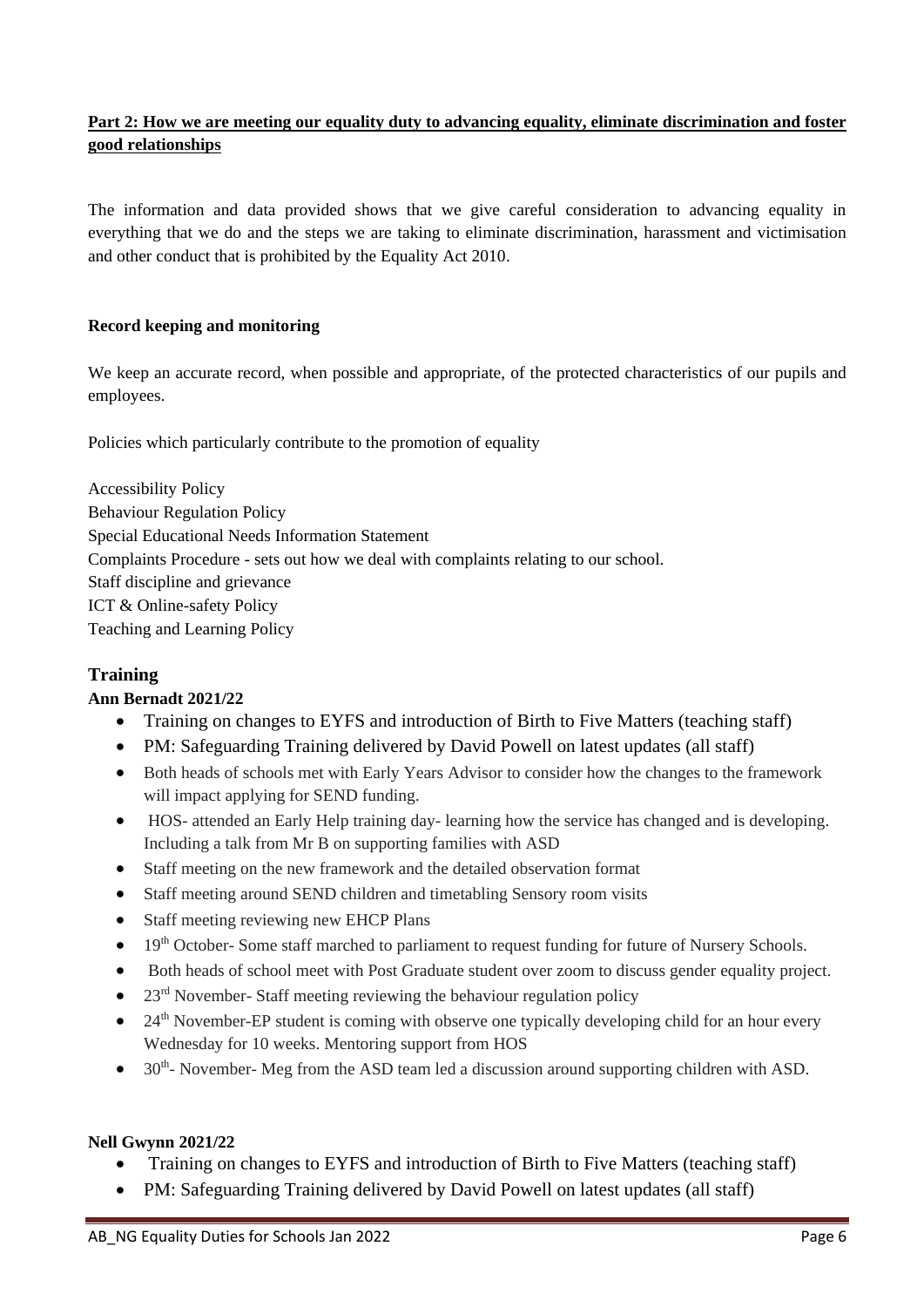- First Aid at Work training for 4 staff (Annette, Alicia, Tamara and Elly)
- Zoom training for teaching staff on two-year-old development led by Sue Rogers (EY Consultant)
- Southwark Healthy Weight Training online attended by Pippa
- Managing change attended by Lillian on Zoom
- Online training on ADHD –
- Structured Teaching TEACCH attended on Zoom
- Safer Recruitment attended by Lillian on Zoom
- Manual handling training for SEN Support staff (Rosemary, Judy and Vida)
- Prevent training update for teaching staff led by Pippa
- Elly attended LA training on Zoom regarding changes to the EYFS
- Online feeding training for SEN Support staff (Rosemary, Judy and Vida)
- 2nd November Practical swallow training from Highly Specialist SALT with Rosemary, Judy and Vida
- 8th November Moderation Materials attended by Pippa and Lynne online via Zoom
- Kay attended a CPD session on The Hut (part of SAN: Southwark Art Network)
- 18th November Sightline's training on Zoom
- 19th November Zoom regarding Gender Project with a student (Pippa and Levia)
- Characteristics of Effective Learning for teaching staff to be led by Levia
- Online Epilepsy and seizure training for SEN Support staff is pending (due to be led by Evelina Epilepsy Lead)
- Governor Safeguarding Training

# **Curriculum**

- Is highly positive, offering memorable experience and rich opportunities that contribute to pupils' spiritual, moral, social and cultural development
- Encourages children to think about the world in which they live and to broaden their understanding of others' belief, cultures and faiths
- Promotes British Values of democracy, rule of law, individual liberty, mutual respect and tolerance of those of different faiths and beliefs. This is evidenced by Federations Website and social media accounts including twitter and Facebook.

# **Engagement/consultation**

- We have a successful strategy for engaging with our parents and carers, including those who might traditionally find working with the school difficult. This is evidenced by:
- Individual parental consultations and feedback regarding children's learning experiences
- Parent View
- Engagement through curriculum days in subject areas (suspended during covid and replaced by online videos)
- Engagement through workshops in supporting children in various areas of the curriculum (suspended during covid and replaced by online videos from staff in subject areas)
- Engagement through attendance on spiritual, moral social and cultural celebrations such as summer carnival, theatre trips, visits to art galleries and Christmas songs. (suspended during pandemic) art gallery visits now reinstated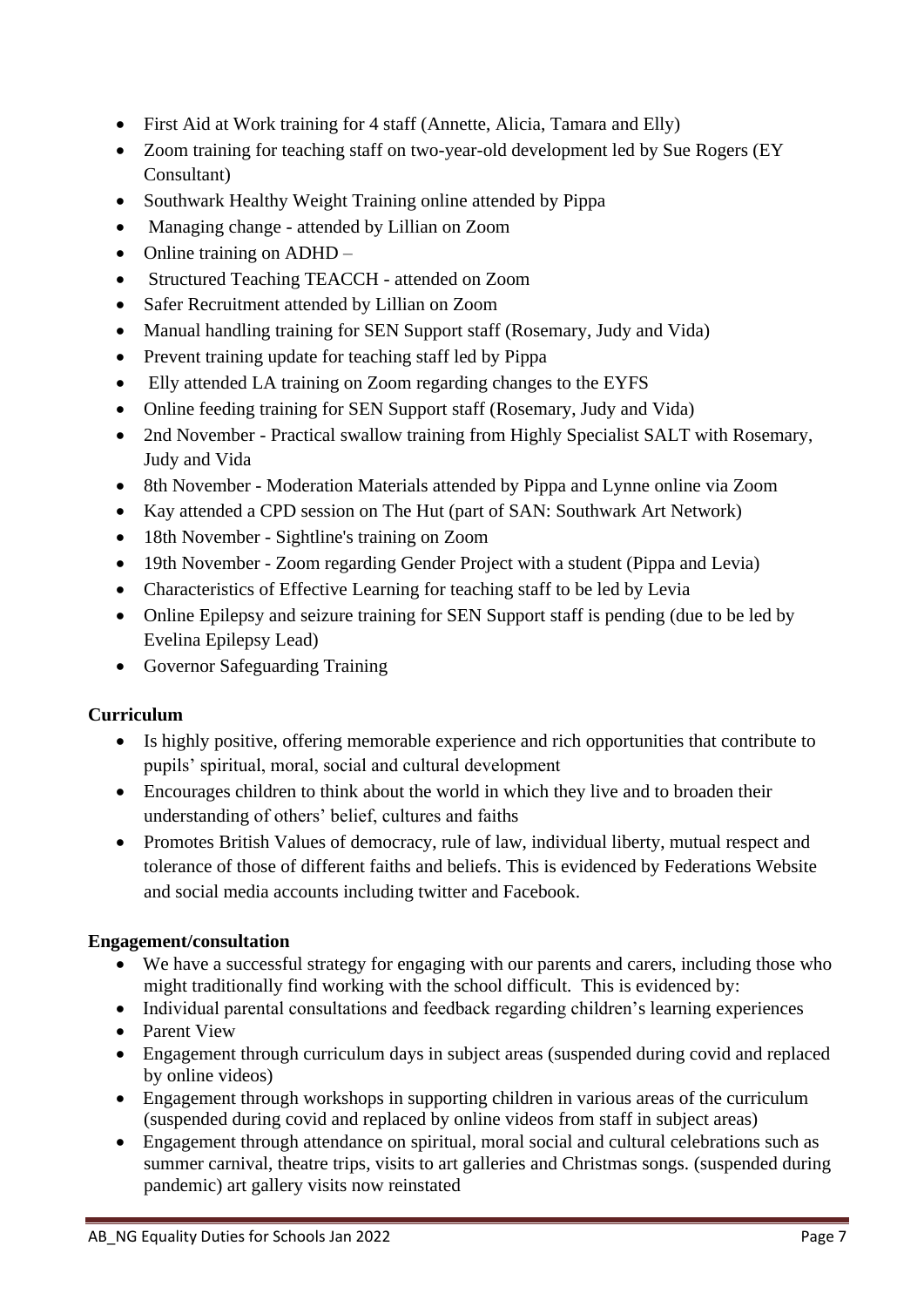- Engagement with school governors in meetings
- Engagement through the provision of volunteering opportunities
- ICT websites, twitter accounts

#### Disability

We are committed to working for the equality of people with disabilities

Please see Accessibility Plan, SEN Information statement and policy for supporting children with medical needs

## **What we are doing to eliminate discrimination, promote equality of opportunity and foster good relationships**

We support learners with disabilities by meeting their individual needs, through meeting with parents and carers with specialists to draw up individual support plans. These needs are then cascaded to all staff who come into contact with the child to ensure their needs are fully met.

Children with disabilities are supported and enabled to take part in all school events and school trips.

In planning any maintenance and refurbishment we consider 'general' adjustments which may be needed for pupils with disabilities 'generally'.

#### **Ethnicity and race (including EAL learners)**

We are committed to working for the equality of people from different ethnic and racial backgrounds

What we are doing to eliminate discrimination, promote equality of opportunity and foster good relationships

Staff use Birth – 5 Matters to guide them in assessing where children are in their learning. Staff regularly observe children and have a deep understanding of where each child is on their learning journey so that they can plan individual curriculum events to move a child forward in their learning so that each child reaches their maximum potential.

The school shares its' teaching approach with parents so that and is able to incorporate the parent's knowledge of their child to enhance learning even further.

Families/caregivers are invited to participate in: -

- Termly pupil progress meetings
- Curriculum days
- Workshops to support children's development in key areas of the curriculum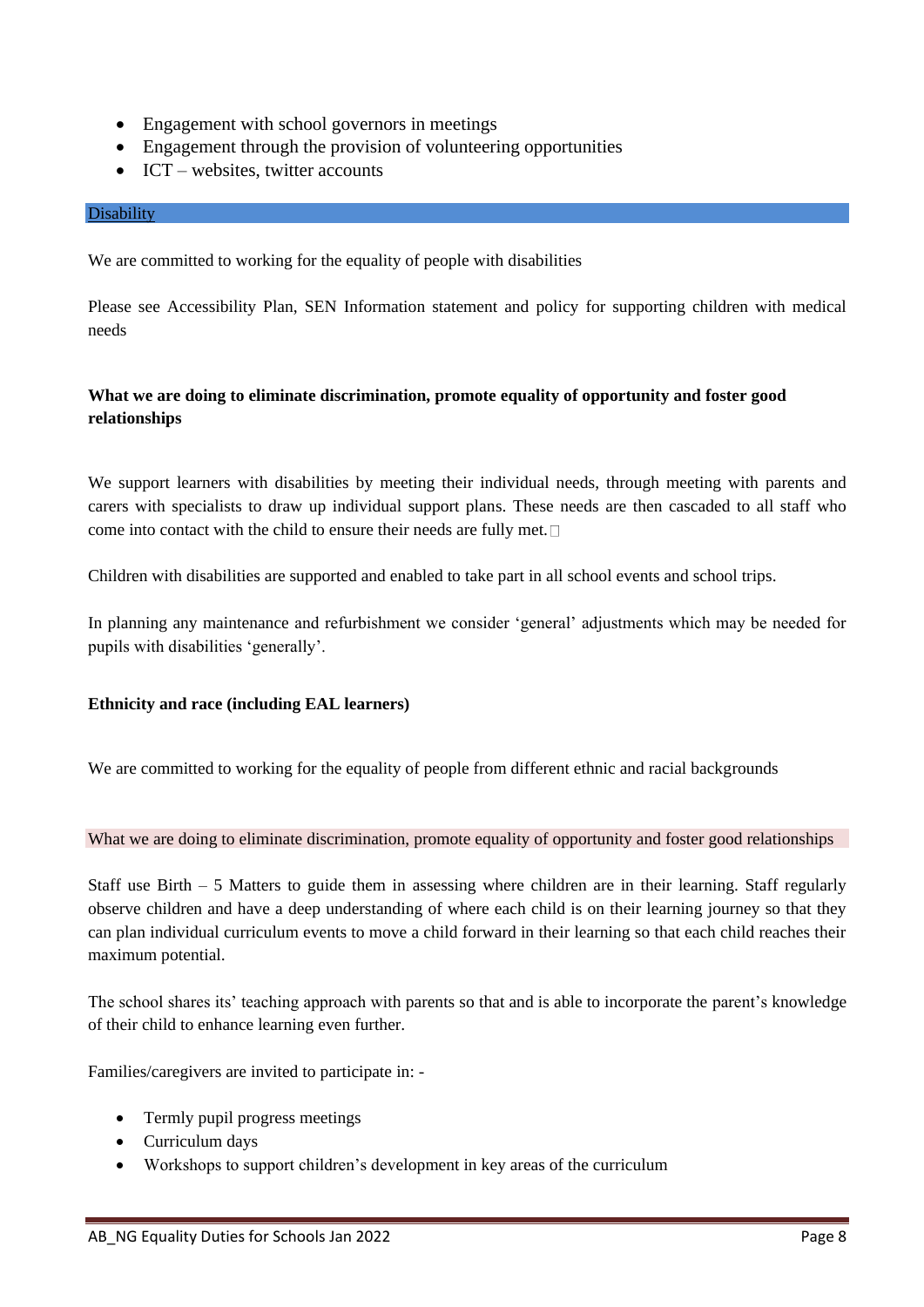• SEND support parents' group to learn about aspects of supporting children with diverse complex needs (suspended during pandemic)

Children are provided with:

- A menu that reflects cultural diversity for those children attending full days
- Culturally diverse and non-gender stereotypical stories
- Opportunities to learn about and experience a range of culturally diverse events such as Christmas, Divali and Eid
- Take part in charitable events with their families such as Sports Relief and MacMillan Cancer Relief

Our positive attitudes to diversity and equality is reflected in our school aims and objectives which are clearly displayed and accessible for all users.

The schools follow the Early Years Foundation curriculum which supports all pupils to understand, respect and value difference and diversity. Our language, practice and provision challenges racism and stereo-types and our pedagogy supports all those engaged with our schools to work in an anti-discriminatory way.

Gender

#### What we are doing to eliminate discrimination, promote equality of opportunity and foster good relationships

We actively promote gender equality, opposing discrimination in all its forms and foster positive attitudes and commitment to an education for equality.

Our current School Improvement Plan prioritises the need to:-

- Diminish gender differences through staff behaviours towards children
- Enhance the understanding of gender equality at children level
- To enhance the understanding of gender equality at family level

We have been successful in obtaining funding through the British Council for a 4 country, six school cooperation across all stages of education from nursery to degree level at diminishing gender discrimination.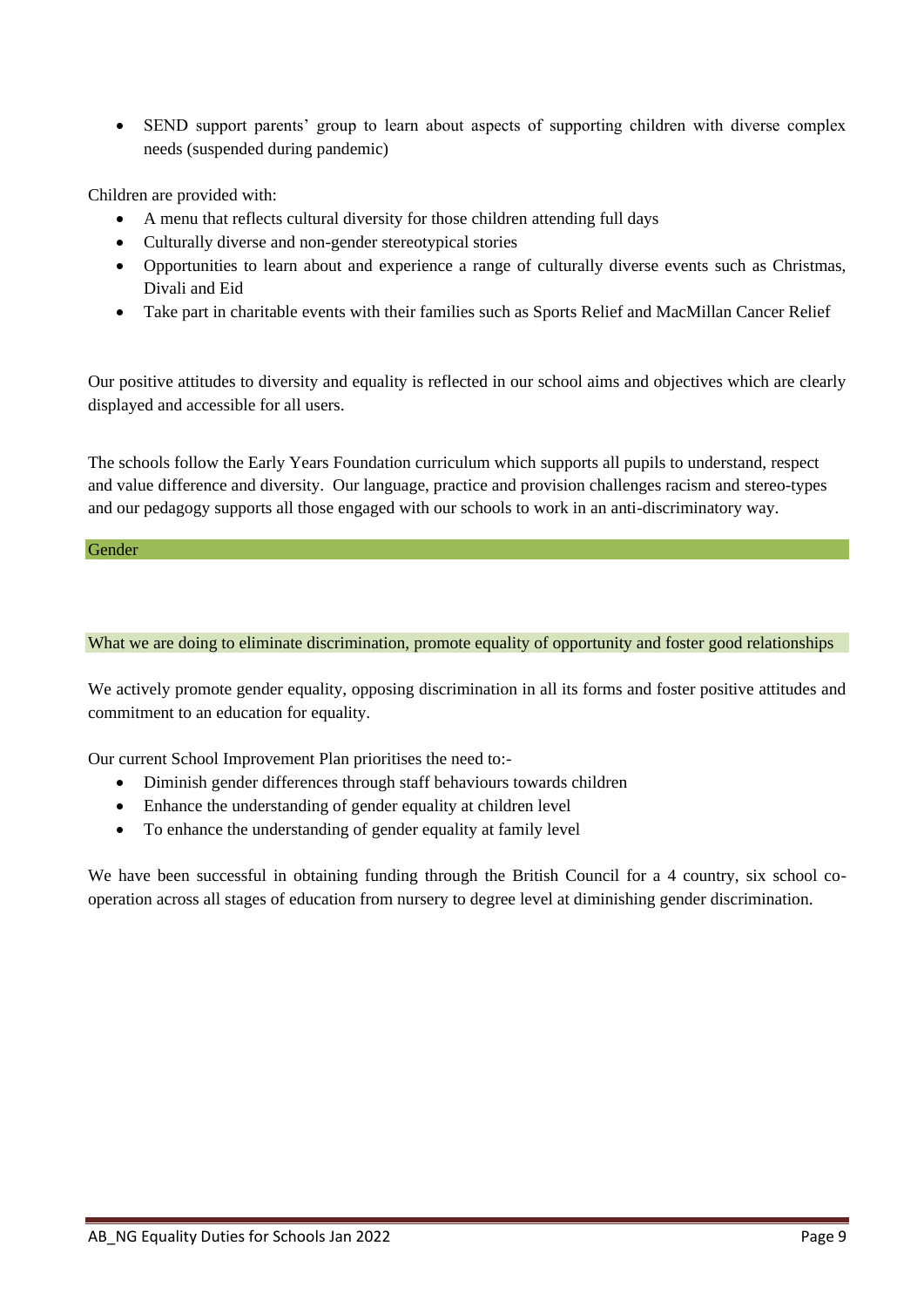#### Religion and belief

At Ann Bernadt and Nell Gwynn Nursery Schools we are committed to working for equality for people based on their religion, belief and non-belief. We respect the religious beliefs and practice of all staff, pupils and parents and we comply with reasonable requests relating to religious observance and practice.

#### What we are doing to eliminate discrimination, promote equality of opportunity and foster good relationships

At Ann Bernadt and Nell Gwynn Nurseries we actively promote the universal values of democracy, the rules of law, individual liberty and mutual respect and tolerance of those with different faiths or beliefs. We believe, for very young children this means learning to distinguish between and be guided by right from wrong, learning to take turns and share and develop feelings of empathy for others. We empower children to stand up for their rights and the rights of others whilst challenging negative views and stereo-types.

Links can be included to other parts of the school website where this information is provided

#### Sexual identity and orientation

We are committed to advancing the equality of people whatever their sexual identity or orientation and promoting good relationships among them.

#### What we are doing to eliminate discrimination, promote equality of opportunity and foster good relationships

We reflect the diversity of our families through our family boards and we familiarise children regarding the diversity of families through the stories we read. These books are also available to borrow from our school library.

We use non gender specific fabrics and props in our role play and dressing up areas. The curriculum supports diversity at an age appropriate level.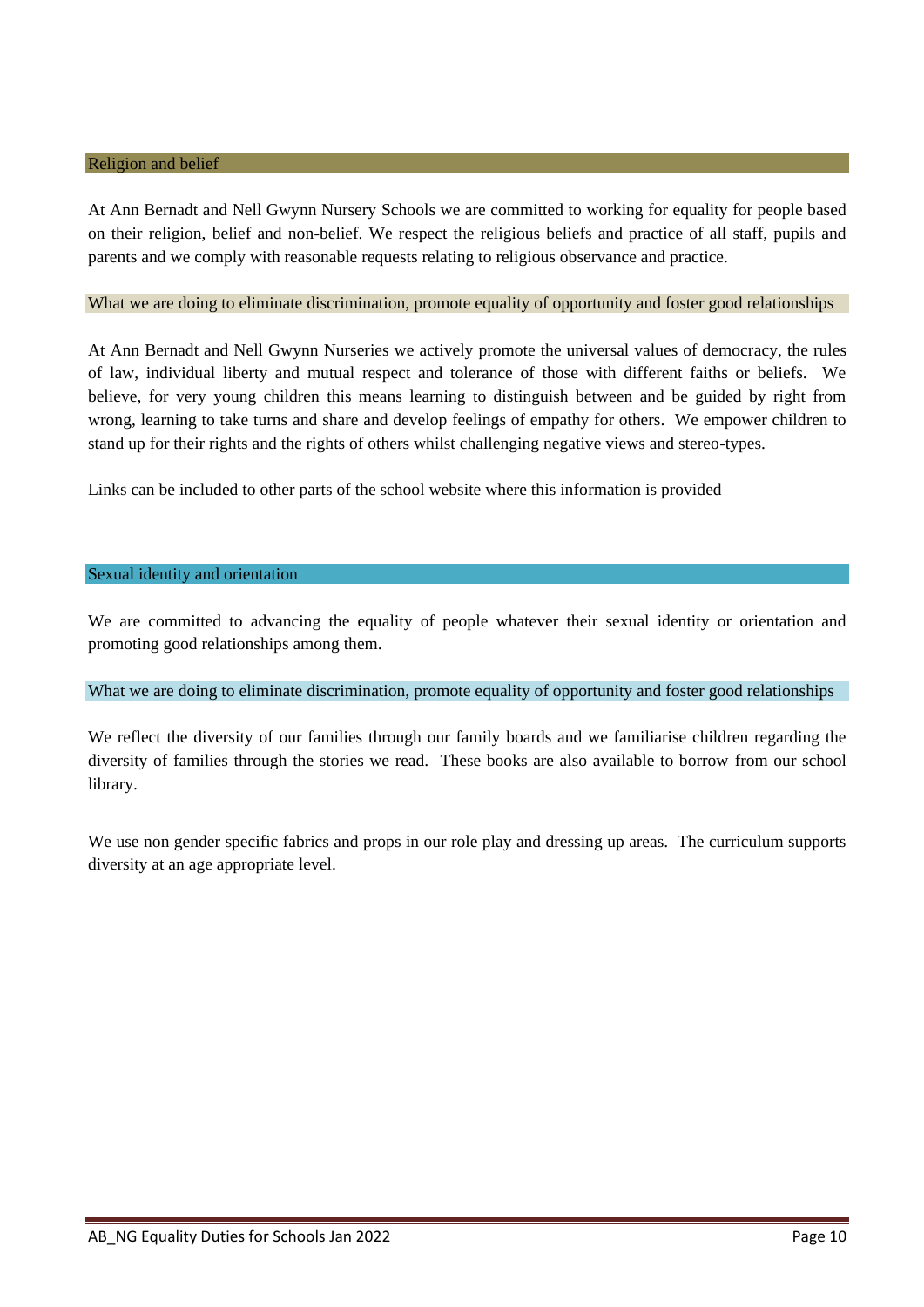# **Part 3: Our equality objectives**

The Equality Act 2010 requires us to publish specific, achievable and measurable equality objectives. Our equality objectives focus on those areas where we have agreed to take action to improve equality and tackle disadvantages. We will regularly review the progress we are making to meet our equality objectives.

| Objective                                                                                                                        | Action                                                                                                                                                                                                                                                                                                                                                                      |
|----------------------------------------------------------------------------------------------------------------------------------|-----------------------------------------------------------------------------------------------------------------------------------------------------------------------------------------------------------------------------------------------------------------------------------------------------------------------------------------------------------------------------|
| To continue to address racism in all its forms                                                                                   | To provide staff with "unconscious bias" training.                                                                                                                                                                                                                                                                                                                          |
|                                                                                                                                  | To work with other schools on the creation of an anti-<br>racist curriculum<br>To engage with Southwark on "Southwark Stands<br>Together" initiative.<br>To provide positive role models within the school<br>community which reflect the diversity of our users.<br>To ensure our resources reflect the lives and<br>experiences of the families which attend the setting. |
| To address pupil and staff mental health and<br>wellbeing as part of our commitment to preventing<br>mental health difficulties. | Train staff members to become Mental Health First<br>Aiders                                                                                                                                                                                                                                                                                                                 |
|                                                                                                                                  | Guide staff to where they can find support regarding<br>their own stress                                                                                                                                                                                                                                                                                                    |
|                                                                                                                                  | Continue to develop research led initiatives within<br>school and across the federation to drive forward<br>improvements                                                                                                                                                                                                                                                    |
|                                                                                                                                  | Ensure full regard is given to children's emotional<br>well-being in light of pandemic and missed time in<br>nursery                                                                                                                                                                                                                                                        |
|                                                                                                                                  | Ensure all staff are differentiating the curriculum<br>according to each child's needs.                                                                                                                                                                                                                                                                                     |
|                                                                                                                                  | Continue to drive forward initiatives to improve the<br>emotional, physical and mental health of children,<br>families and staff                                                                                                                                                                                                                                            |
|                                                                                                                                  | Staff to support children through emotional coaching<br>to identify and manage their emotions                                                                                                                                                                                                                                                                               |
|                                                                                                                                  |                                                                                                                                                                                                                                                                                                                                                                             |